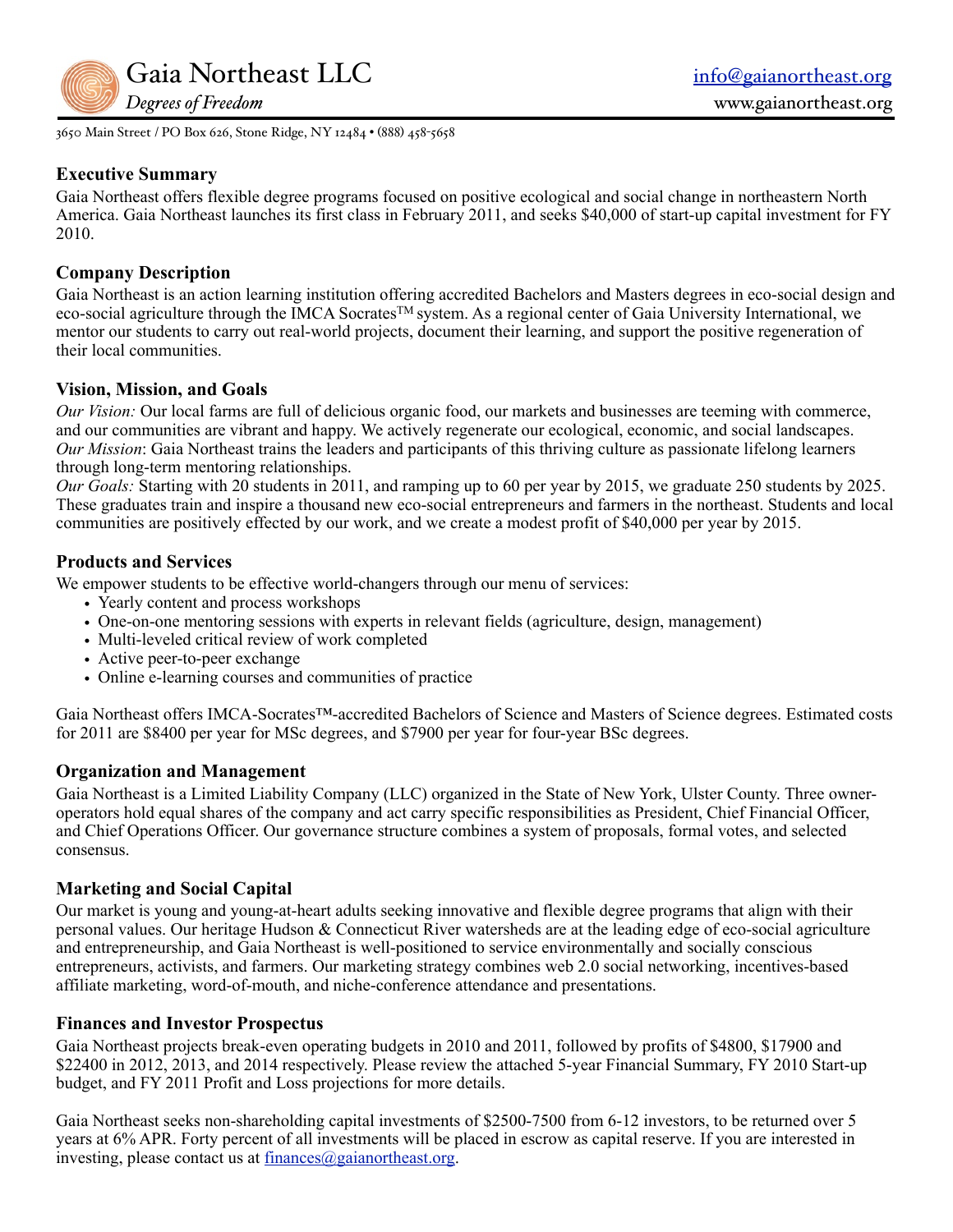# Gaia Northeast info@gaianortheast.org

*Degrees of Freedom* www.gaianortheast.org

3650 Main Street / PO Box 626, Stone Ridge, NY 12484

**Gaia Northeast Budget Summary 2010 - 2014**

| Number of New Students             |                           | 0              |                           | 20             |               | 10                       |                           | 20                           |             | 10      |
|------------------------------------|---------------------------|----------------|---------------------------|----------------|---------------|--------------------------|---------------------------|------------------------------|-------------|---------|
| <b>Total Students</b>              |                           | 0              |                           | 20             |               | 30                       |                           | 50                           |             | 60      |
| <b>Revenue</b>                     |                           | 2010           |                           | 2011           |               | 2012                     |                           | 2013                         |             | 2014    |
| <b>Owner's Investment</b>          | \$                        | 1,200          | \$                        | $\overline{a}$ | \$            |                          | \$                        | Ē,                           | \$          |         |
| <b>Investors Investment</b>        | \$                        | 40,000         | \$                        |                | \$            |                          | \$                        |                              | \$          |         |
| Scholarship                        | \$                        | 250            | \$                        | 1,250          | \$            | 1,750                    | \$                        | 2,750                        | \$          | 3,250   |
| <b>Associate Fees</b>              | \$                        | $\blacksquare$ | \$                        | 166,300        | \$            | 248,300                  | \$                        | 414,400                      | \$          | 497,800 |
| Scholarship                        | \$                        |                | \$                        |                | \$            |                          | \$                        |                              | \$          |         |
| Total                              | \$                        | 41,450         | \$                        | 167,550        | \$            | 250,050                  | \$                        | 417,150                      | $\mathbf S$ | 501,050 |
|                                    |                           |                |                           |                |               |                          |                           |                              |             |         |
| <b>Expenses</b>                    |                           |                |                           |                |               |                          |                           |                              |             |         |
| <b>Startup</b>                     |                           |                |                           |                |               |                          |                           |                              |             |         |
| Organization of LLC (2009)         | \$                        | 225            | \$                        | $\frac{1}{2}$  | \$            | $\overline{\phantom{a}}$ | \$                        | $\qquad \qquad \blacksquare$ | \$          |         |
| Announcement of LLC                | \$                        | 150            | \$                        |                | \$            |                          | \$                        |                              | \$          |         |
| <b>Tax Filings</b>                 | \$                        | 275            | \$                        |                | \$            |                          | \$                        |                              | \$          |         |
| Infrastructure                     |                           |                |                           |                |               |                          |                           |                              |             |         |
| Office Rent                        | \$                        | 1,200          | \$                        | 1,860          | \$            | 2,790                    | \$                        | 4,650                        | \$          | 5,580   |
| Website Hosting                    | \$                        | 120            | $\mathsf{\$}$             | 186            | $\mathbb{S}$  | 279                      | \$                        | 465                          | \$          | 558     |
| Phone.com 800-number               | \$                        | 120            | \$                        | 186            | \$            | 279                      | \$                        | 465                          | \$          | 558     |
| Operations                         |                           |                |                           |                |               |                          |                           |                              |             |         |
| Registrar                          | \$                        | 2,160          | \$                        | 4,464          | \$            | 6,696                    | \$                        | 11,160                       | \$          | 13,392  |
| Marketing - Web Development        | \$                        | 1,040          | \$                        | 1,488          | \$            | 2,232                    | \$                        | 3,720                        | \$          | 4,464   |
| Marketing - Materials Development  | $\boldsymbol{\mathsf{S}}$ | 1,040          | \$                        | 1,488          | \$            | 2,232                    | \$                        | 3,720                        | \$          | 4,464   |
| <b>GUI Communication</b>           | \$                        | 520            | \$                        | 744            | \$            | 1,116                    | $\boldsymbol{\mathsf{S}}$ | 1,860                        | \$          | 2,232   |
| <b>Advising Design Development</b> | \$                        | 1,560          | \$                        | 2,232          | \$            | 3,348                    | \$                        | 5,580                        | \$          | 6,696   |
| Learning Design Development        | \$                        | 1,560          | \$                        | 2,232          | \$            | 3,348                    | \$                        | 5,580                        | \$          | 6,696   |
| <b>Orientation Planning</b>        | \$                        | 520            | \$                        | 744            | \$            | 1,116                    | \$                        | 1,860                        | \$          | 2,232   |
| <b>Advisor Board Development</b>   | \$                        | 520            | \$                        | 744            | \$            | 1,116                    | \$                        | 1,860                        | \$          | 2,232   |
| Bookkeeping                        | \$                        | 1,040          | \$                        | 1,488          | \$            | 2,232                    | \$                        | 3,720                        | \$          | 4,464   |
| Insurance                          | \$                        | 1,300          | \$                        | 1,860          | \$            | 2,790                    | \$                        | 4,650                        | \$          | 5,580   |
| Other                              |                           |                |                           |                |               |                          |                           |                              |             |         |
| <b>Marketing Materials</b>         | \$                        | 1,000          | \$                        | 1,550          | \$            | 2,325                    | \$                        | 3,875                        | \$          | 4,650   |
| <b>Tax Preparation</b>             | \$                        |                | \$                        | 310            | $\mathcal{S}$ | 465                      | \$                        | 775                          | \$          | 930     |
| Taxes                              | \$                        |                | \$                        | 775            | \$            | 1,163                    | \$                        | 1,938                        | \$          | 2,325   |
| Deposit on Orientation Venue       | \$                        | 500            | \$                        | 775            | \$            | 1,163                    | \$                        | 1,938                        | \$          | 2,325   |
| Travel costs for retreats          | \$                        | 600            | \$                        | 930            | \$            | 1,395                    | \$                        | 2,325                        | \$          | 2,790   |
| <b>Investors Payback</b>           | \$                        |                | \$                        | 8,683          | \$            | 8,683                    | \$                        | 8,683                        | \$          | 8,683   |
| <b>Total Operating Expenses</b>    | \$                        | 15,450         | $\boldsymbol{\mathsf{S}}$ | 32,739         | $\mathcal{S}$ | 44,767                   | $\boldsymbol{\mathsf{S}}$ | 68,823                       | $\mathbb S$ | 80,851  |

| Associate Expenses (See Budget FY 2011 + 2012 for details) |  |                   |  |       |  |                                                                                                        |  |                           |  |  |  |  |  |  |
|------------------------------------------------------------|--|-------------------|--|-------|--|--------------------------------------------------------------------------------------------------------|--|---------------------------|--|--|--|--|--|--|
|                                                            |  |                   |  |       |  | - $\frac{134,712}{8}$ $\frac{134,712}{8}$ $\frac{130,472}{8}$ $\frac{130,396}{8}$ $\frac{1397,752}{8}$ |  |                           |  |  |  |  |  |  |
| <b>Total Expenses</b>                                      |  |                   |  |       |  | 15,450 \$ 167,451 \$ 245,239 \$ 399,219 \$ 478,603                                                     |  |                           |  |  |  |  |  |  |
|                                                            |  |                   |  |       |  |                                                                                                        |  |                           |  |  |  |  |  |  |
| <b>NET INCOME</b>                                          |  | $26,000 \quad$ \$ |  | 99 \$ |  |                                                                                                        |  | 4,811 \$ 17,931 \$ 22,447 |  |  |  |  |  |  |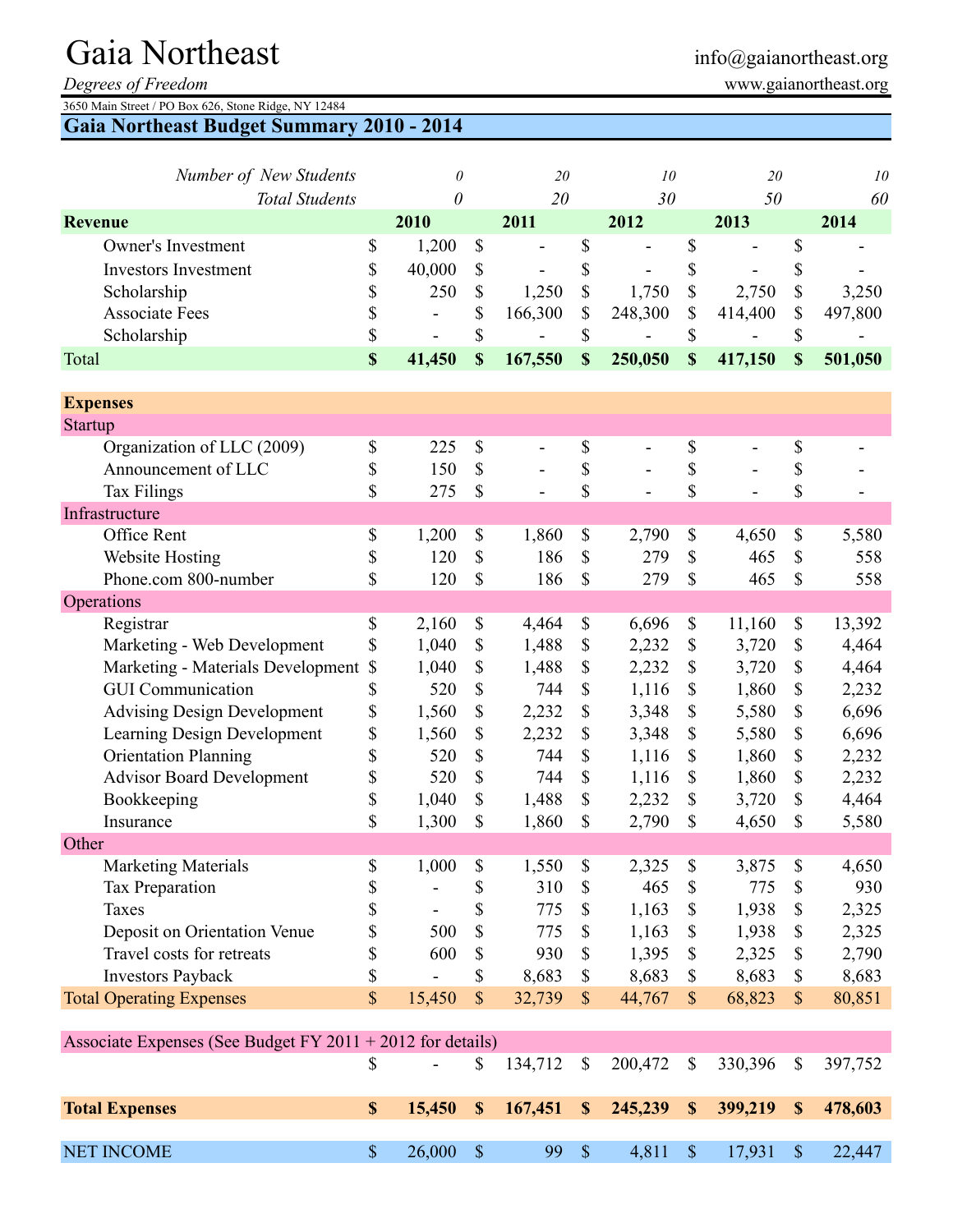# Gaia Northeast<br>
Degrees of Freedom<br>
www.gaianortheast.org *Degrees of Freedom* www.gaianortheast.org

3650 Main Street / PO Box 626, Stone Ridge, NY 12484

**Profit & Loss Projection 2010**

|                                                          |              |                 | $\mathcal{S}$             |        |                | $\mathcal{L}$                     |        | <b>PRISON</b>                   |                          |                                       |        |        | Write                                              |        |                      | Marita |               | $\mathcal{S}$ |        | $\frac{d}{dx}$ |                 |        | <b>Usel</b> |        | 81.10                                   |                | Octrip      |        |           | $\tilde{\mathcal{S}}$ |        |            |                | <b>ARALL</b>                    |                  |
|----------------------------------------------------------|--------------|-----------------|---------------------------|--------|----------------|-----------------------------------|--------|---------------------------------|--------------------------|---------------------------------------|--------|--------|----------------------------------------------------|--------|----------------------|--------|---------------|---------------|--------|----------------|-----------------|--------|-------------|--------|-----------------------------------------|----------------|-------------|--------|-----------|-----------------------|--------|------------|----------------|---------------------------------|------------------|
| Revenue                                                  |              |                 | Estimate                  | Actual |                | Est.                              | Actual | Est.                            | Actual                   | Est.                                  | Actual | Est.   |                                                    | Actual | Est.                 | Actual |               | Est.          | Actual | Est.           |                 | Actual | Est.        | Actual | Est.                                    | Actual         | Est.        | Actual | Est.      |                       | Actual | Est.       | Actual         | Est.                            | Actual           |
| Owner's Investment                                       |              | 1,200           | 450                       |        |                | 750   \$<br>-SS                   |        |                                 |                          |                                       |        |        |                                                    |        |                      |        |               |               |        |                |                 |        |             |        |                                         |                |             |        |           |                       |        |            |                | $$1,200$ $$$                    | $\sim 100$       |
| Investor's Investment                                    |              | 40,000          |                           |        |                |                                   |        | \$40,000                        |                          |                                       |        |        |                                                    |        |                      |        |               |               |        |                |                 |        |             |        |                                         |                |             |        |           |                       |        |            |                | \$40,000                        |                  |
| <b>Application Fees</b>                                  |              | 250             | $\sim$                    |        | $\sim$         |                                   |        |                                 |                          |                                       |        |        |                                                    |        |                      |        |               |               |        |                |                 |        |             |        |                                         |                |             |        |           |                       |        | 250        |                | $\frac{\text{S}}{\text{S}}$ 250 |                  |
|                                                          |              |                 | $\sim$                    |        | $\sim$         |                                   |        |                                 |                          |                                       |        |        |                                                    |        |                      |        |               |               |        |                |                 |        |             |        |                                         |                |             |        |           |                       |        |            |                | <sup>S</sup>                    |                  |
| <b>Total Revenue</b>                                     |              |                 | \$ 450                    |        | $\sim$ 10 $\,$ | $750 \text{ S}$<br>$\mathcal{S}$  |        | \$40,000                        |                          |                                       |        |        |                                                    |        |                      |        |               |               |        |                |                 |        |             |        |                                         |                |             |        |           |                       |        | 250        |                | \$41,450                        |                  |
| $\mathcal{L}$                                            |              |                 |                           |        |                |                                   |        |                                 |                          |                                       |        |        |                                                    |        |                      |        |               |               |        |                |                 |        |             |        |                                         |                |             |        |           |                       |        |            |                | 40,203                          |                  |
|                                                          |              |                 |                           |        |                |                                   |        |                                 |                          |                                       |        |        |                                                    |        |                      |        |               |               |        |                |                 |        |             |        |                                         |                |             |        |           |                       |        |            |                |                                 |                  |
| Expenses<br>Startup                                      |              |                 | Dec-09                    |        |                | $Jan-10$                          |        | $Feb-10$                        |                          | $Mar-10$                              |        |        | $Apr-10$                                           |        | $Mav-10$             |        |               | $Jun-10$      |        | $Jul-10$       |                 |        | Aug- $10$   |        | $Sep-10$                                |                | $Oct-10$    |        | $Nov-10$  |                       |        | $Dec-10$   |                | $vr-2010$                       |                  |
|                                                          |              |                 |                           |        |                |                                   |        |                                 |                          |                                       |        |        |                                                    |        |                      |        |               |               |        |                |                 |        |             |        |                                         |                |             |        |           |                       |        |            |                |                                 |                  |
| Organization of LLC                                      |              | 225<br>150      | 225                       |        |                | 150 $\frac{1}{8}$<br><sup>S</sup> |        |                                 |                          |                                       |        |        |                                                    |        |                      |        |               | $\sim$        |        |                |                 |        |             |        |                                         |                |             |        |           |                       |        |            |                | $\frac{1}{225}$<br>150          |                  |
| Announcement of LLC<br><b>Sub-S</b> Tax Election Filings |              | 275             |                           |        | $\sim$         | 275S<br>$\mathbf{S}$              |        |                                 |                          |                                       |        |        |                                                    |        |                      |        |               | $\sim$        |        | $\sim$         |                 |        | $\sim$      |        |                                         |                |             |        |           |                       |        |            |                | $\mathcal{S}$                   | $275$ $\sqrt{s}$ |
| Infrastructure                                           |              |                 |                           |        |                |                                   |        |                                 |                          |                                       |        |        |                                                    |        |                      |        |               |               |        |                |                 |        |             |        |                                         |                |             |        |           |                       |        |            |                |                                 |                  |
| <b>Office Rent</b>                                       |              | 100             |                           |        | $\sim$         | $100 \text{ S}$<br>-SS-           | $\sim$ | 100                             |                          |                                       |        |        | 100                                                |        | 100<br><sup>S</sup>  |        |               | 100           |        | 100            |                 |        | 100         |        | 100                                     |                | 100         |        | 100       |                       |        | 100        |                | \$1,200                         |                  |
| <b>Website Hosting</b>                                   |              | 10 <sup>1</sup> |                           |        |                |                                   |        | 10                              |                          | 10                                    |        |        | -10                                                |        |                      | 10     |               | 10            |        |                | 10 I            |        | 10          |        | 10 l                                    |                | 10          |        |           | 10                    |        | 10         |                | $\frac{120}{ }$                 |                  |
| Phone.com 800-number                                     |              | 10 S            |                           | S.     | $\sim$         | $10 \text{ J}$<br>-8              |        | 10 <sup>5</sup><br><sup>T</sup> |                          |                                       | 10S    | -S     | -10                                                |        | -S                   | 10 \$  |               | 10            |        |                | $10 \text{ s}$  |        | 10          |        | $\mathcal{S}$                           | $10 \text{ s}$ | 10 I<br>l S |        | l S       | 10 I                  |        | 10         |                | $\frac{120}{ }$                 |                  |
| Operations                                               |              |                 |                           |        |                |                                   |        |                                 |                          |                                       |        |        |                                                    |        |                      |        |               |               |        |                |                 |        |             |        |                                         |                |             |        |           |                       |        |            |                |                                 |                  |
| Registrar & Applications                                 |              | 240             |                           |        |                |                                   |        |                                 |                          |                                       |        |        | 240                                                |        | 240                  |        | $\sim$ $\sim$ | 240           | $\sim$ | 240            |                 |        | 240         | $\sim$ | 240<br>S.                               |                | 240<br>S.   |        | 240       |                       |        | 240        |                | \$2,160                         |                  |
| Marketing - Web Development                              |              | 80              | 80                        |        |                | 80                                |        |                                 |                          |                                       |        |        |                                                    |        | 80                   |        |               | 80            |        | 80             |                 |        | 80          |        | 80                                      |                | 80          |        |           | 80                    |        | 80         |                | \$1.040                         |                  |
| Marketing - Materials Development                        | $\mathbf{S}$ | 80 \$           | -80                       |        |                | 80 S                              |        | 80                              |                          | 80                                    |        |        | -80                                                |        |                      | 80     |               | 80            |        |                | 80              |        | 80          |        | 80                                      |                | 80<br>-8    |        |           | 80                    |        | 80         |                | \$1.040                         |                  |
| <b>GUI</b> Communication                                 |              | $40 \text{ s}$  | 40                        |        |                | $40 \text{ s}$                    |        | 40                              |                          | 40                                    |        |        | 40                                                 |        | 40                   |        |               | 40            |        |                | 40 <sup>1</sup> |        | 40          |        | 40                                      |                | 40          |        |           | 40                    |        | 40         |                | \$ 520                          |                  |
| <b>Advising Design Development</b>                       |              | 120             | 120                       |        |                | 120   8                           |        | 120                             |                          | 120                                   |        |        | 120                                                |        | 120                  |        |               | 120           |        | 120 l          |                 |        | 120         |        | 120 I                                   |                | 120         |        | 120       |                       |        | 120        |                | \$1,560                         |                  |
| Learning Design Development                              |              | 120             | 120                       |        |                | 120 L S                           |        | 120                             |                          | 120                                   |        |        | 120                                                |        | <sup>S</sup><br>120. |        |               | 120           |        | 120            |                 |        | 120         |        | 20                                      |                | 120         |        | 120       |                       |        |            |                | \$1.560                         |                  |
| <b>Orientation Planning</b>                              |              | $40 \text{ s}$  | 40                        |        |                | $40 \text{ s}$                    |        | 40.                             |                          | 40                                    |        |        | 40                                                 |        | 40                   |        |               | 40            |        |                | 40 <sup>1</sup> |        | 40          |        | 40 l                                    |                | 40          |        |           | 40                    |        | 40.        |                | $\frac{1}{2}$ 520               |                  |
| <b>Advisory Board Development</b>                        |              | 40              | 40                        |        |                | 40   \$                           |        | 40                              |                          | 40                                    |        |        |                                                    |        | 40                   |        |               | 40            |        |                | 40              |        | 40          |        | 40                                      |                | 40.         |        |           | 40                    |        |            |                | 520                             |                  |
| Bookkeeping                                              |              | 80 \$           | - 80                      |        | $\sim$         | 80 S                              |        | -80                             |                          | 80.                                   |        |        | -80                                                |        |                      | 80     |               | -80           |        |                | 80              |        | 80          |        | 80<br>-8                                |                | -80<br>∣S.  |        |           | 80                    |        | -80        |                | \$ 1.040                        |                  |
| Insurance                                                |              | 100             | 100<br>-SS                |        | $\sim$         | 100<br>-SS-                       |        | 100                             |                          |                                       |        |        | 100                                                |        | 100                  |        |               | 100           |        | 100            |                 |        | 100         |        | 100-                                    |                | 100         |        | 100       |                       |        |            |                | \$1.300                         |                  |
| Other<br><b>Marketing Materials</b>                      |              | 250             |                           |        |                | 250 L.S                           |        |                                 |                          |                                       |        |        | 250                                                |        |                      |        |               |               |        | 250            |                 |        |             |        |                                         |                | 250         |        |           |                       |        |            |                | \$1.000                         |                  |
| Tax Preparation                                          |              | <b>200</b>      |                           |        |                |                                   |        |                                 |                          |                                       |        |        |                                                    |        |                      |        |               |               |        |                |                 |        |             |        |                                         |                |             |        |           |                       |        |            |                |                                 |                  |
| Taxes                                                    |              | 500             |                           |        |                |                                   |        |                                 |                          |                                       |        |        |                                                    |        |                      |        |               |               |        |                |                 |        |             |        |                                         |                |             |        |           |                       |        |            |                |                                 |                  |
| Deposit on Orientation Venue                             |              | 500             |                           |        |                |                                   |        |                                 |                          |                                       |        |        |                                                    |        |                      |        |               |               |        |                |                 |        |             |        |                                         |                |             |        |           |                       |        |            |                | 500                             |                  |
| Travel costs for retreats                                |              | 300             |                           |        |                |                                   |        |                                 |                          | 300                                   |        |        |                                                    |        |                      |        |               | 300           |        |                |                 |        |             |        |                                         |                |             |        |           |                       |        |            |                | 600                             |                  |
|                                                          |              |                 | \$.<br>$\sim$             |        | $\sim$         |                                   |        |                                 |                          |                                       |        |        |                                                    |        |                      |        |               |               |        |                |                 |        |             |        |                                         |                |             |        |           |                       |        |            |                |                                 |                  |
|                                                          |              |                 | $\mathcal{S}$<br>- 11     | S      | $\sim$         |                                   |        |                                 |                          |                                       |        |        |                                                    |        |                      |        |               |               |        |                |                 |        |             |        |                                         |                |             |        |           |                       |        |            |                |                                 |                  |
|                                                          |              |                 |                           |        |                |                                   |        |                                 |                          |                                       |        |        |                                                    |        |                      |        |               |               |        |                |                 |        |             |        |                                         |                |             |        |           |                       |        |            |                |                                 |                  |
| <b>Total Expenses</b>                                    |              |                 | 925<br>$\mathbf{\hat{s}}$ |        |                | \$1.495                           |        | 820                             |                          | \$1.120                               |        | \$1310 |                                                    |        | \$1.060              |        |               | \$1.360       |        | \$1.310        |                 |        | \$1.060     |        | \$1.060                                 |                | \$1.31      |        | \$1.060   |                       |        | \$1.560    |                | \$15,450                        |                  |
|                                                          |              |                 |                           |        |                |                                   |        |                                 |                          |                                       |        |        |                                                    |        |                      |        |               |               |        |                |                 |        |             |        |                                         |                |             |        |           |                       |        |            |                |                                 |                  |
| <b>Monthly Balance</b>                                   |              |                 | $\{8, (475) \mid S\}$     |        |                |                                   |        | \$39,180                        |                          | $\left  \int_{S} (1.120) \right  1.5$ |        |        | $\left  \int_{0}^{2} (1,310) \right  \int_{0}^{2}$ |        | $S(1,060)$ <i>S</i>  |        |               |               |        | $$(1,310)$ $$$ |                 |        | S(1,060) S  |        | $\left  \int_{0}^{1} (1,060) \right  0$ |                | \$(1,310)   |        | \$(1,060) |                       |        | S(1,310) S | $\overline{a}$ | \$26,000S                       |                  |
| Cumulative Balance, Month by month                       |              |                 | $\frac{1}{2}$ (475) \$    |        |                | $-$ \$ (1,220) \$                 | $\sim$ | \$37.960                        | $\overline{s}$<br>$\sim$ | \$36,840                              | l S    |        | \$35,530                                           |        | \$34,470             |        |               | \$33,110      |        | \$31,800       |                 |        | \$30,740    | $\sim$ | \$29,680                                |                | \$28,370    |        | \$27,310  |                       |        | \$26,000   |                |                                 |                  |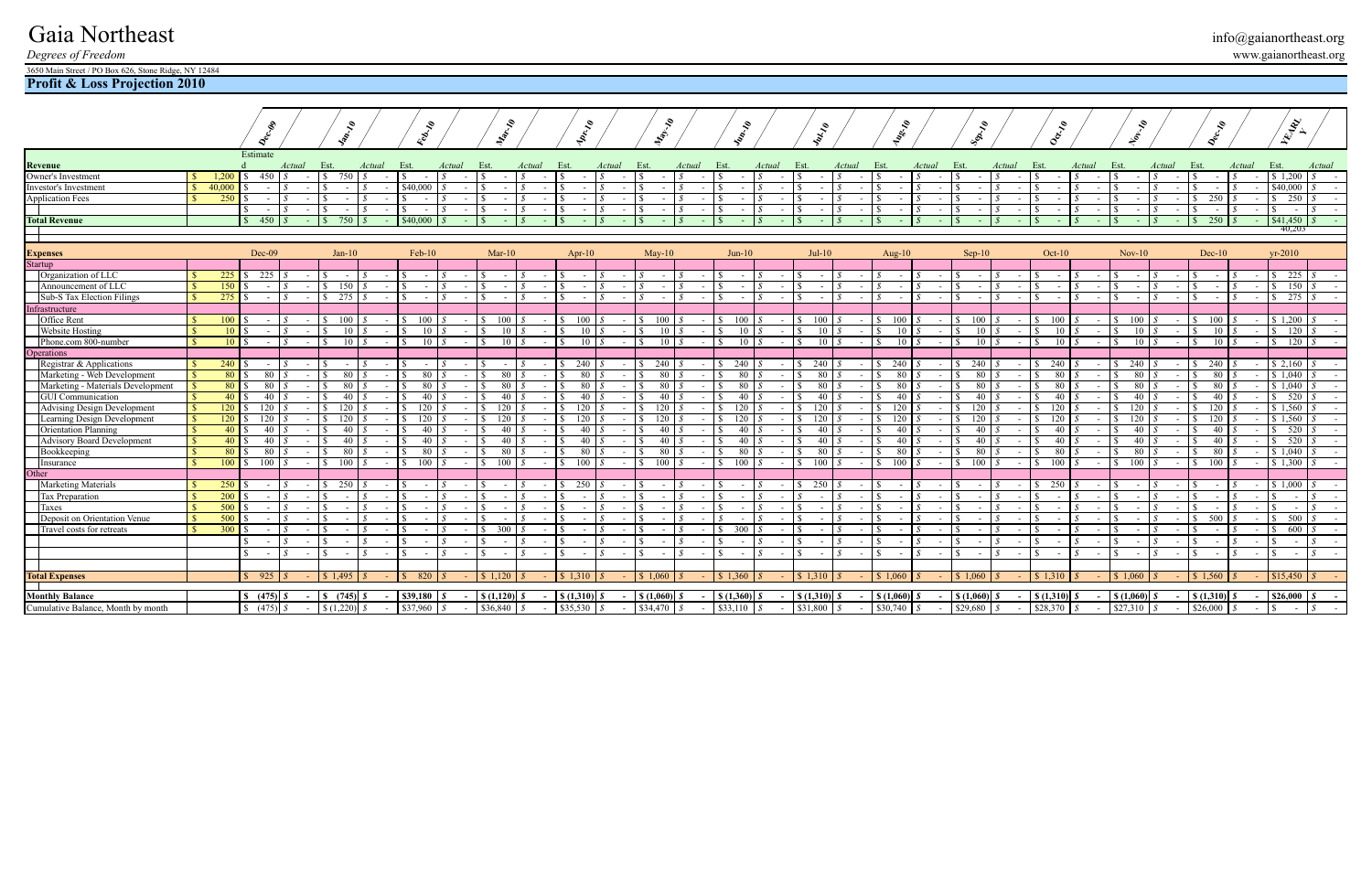# Gaia Northeast

*Degrees of Freedom*

3650 Main Street / PO Box 626, Stone Ridge, NY 12484 **Gaia Northeast Budget 2011**

| <b>ASSOCIATE EXPENSES</b>                        |                                    |                                                    |                                                   |          |                                  |                                           |                               |
|--------------------------------------------------|------------------------------------|----------------------------------------------------|---------------------------------------------------|----------|----------------------------------|-------------------------------------------|-------------------------------|
|                                                  |                                    |                                                    |                                                   |          |                                  |                                           |                               |
| <b>Application Fees</b>                          | <b>Gaia Northeast Tuition Fees</b> | $V\!Y\!S$                                          | <b>Operations, GUI, IMCA,</b>                     |          | <b>Price/Enrollment Analysis</b> |                                           |                               |
| 50<br>Fee per application                        | \$7,900<br>BS Associate per year   |                                                    | <b>Contigency per Associate</b>                   |          | (NOT CURRENT)<br>very low        | med<br>low                                | high Tuition                  |
| Apps beyond associates                           | MS Associate per year \$8,400      |                                                    |                                                   |          | 6,900<br>Associates              | 7,900<br>7.400<br>-8                      | 8,400 BS                      |
|                                                  | Accel. BS Assoc per year \$ 8,600  |                                                    | Operating Expenses 2011 \$15,520                  |          | MS<br><b>BS</b><br>6.400         | 7.400<br>6.900<br>$-$ S $-$               | 7,900 MS                      |
|                                                  |                                    |                                                    | Contribution to GUI (per Assoc per year) $$1,100$ | very low | (9,288)                          | (4,288)<br>(6.788)<br>(1,788)<br>S.<br>-8 |                               |
| Total Associates 2011<br>20                      | (counts from below)                | IMCA Accreditation Fee (per assoc per capstone yr) | \$1,000                                           | low      | $(4,540)$ \$                     | \$10,460<br>5.460<br>460                  |                               |
| 12<br><b>BS</b> Associates                       |                                    |                                                    | Contingency (% of Services)<br>20%                | med      | 10<br>10<br>4.060                | \$ 34,060<br>\$ 24,060<br>\$14.060        |                               |
| MS Associates                                    |                                    |                                                    |                                                   | high     | 15<br>15<br>\$12,660             | \$27,660<br>$$42,660$ $$57,060$           |                               |
|                                                  | <b>Services Per Associate</b>      |                                                    |                                                   |          |                                  |                                           |                               |
| Gross Revenue 2011 \$167,550                     | Orientation Workshop \$1,040       | (call from Advisor Calcs)                          |                                                   |          | <b>Orientation Workshop</b>      | <b>Content Workshop</b>                   | <b>End-of-year Workshop</b>   |
| Total Associate Expenses 2011 \$134,712          | 130<br>-SI<br>per day              | MSc<br><b>BSc</b>                                  |                                                   |          | 8 days of workshop               | 2 days of workshop                        | 4 days of workshop            |
| Total Operating Expenses 2011 \$15,520           |                                    | 520<br>Main Advisor<br>520                         |                                                   |          | 4 instructors per day            | 3 instructors per day                     | 4 instructors per day         |
| Investor Payback 2011 \$ 8,683                   | Content Workshop<br>350            | Skillflex Advisor<br>240<br>240                    |                                                   |          | \$150 pay per teacher per day    | \$300 pay per teacher per day             | \$150 pay per teacher per day |
|                                                  | 175<br>per day<br>- 8              | OP Review<br>120<br>120                            |                                                   |          | \$500 venue per day              | \$500 venue per day                       | \$500 venue per day           |
| Current Net Profit 2011<br>$\frac{\$}{\$}$ 8.635 |                                    | Guild Facilitator<br>160.<br>160                   |                                                   |          | \$250 materials                  | \$250 materials                           | \$250 materials               |
| Number of Owners                                 | End-of-year workshop<br>560        | 520<br>Learning Support<br>- 600<br>S.             |                                                   |          | \$500 unexpected                 | \$500 unexpected                          | \$500 unexpected              |
| 2,878<br>Distributive Share \$                   | 140<br>per day<br>- 85             | 250<br>Project Mentor<br>167<br>-S                 |                                                   |          | 2 VIP visitors                   | 2 VIP visitors                            | 2 VIP visitors                |
|                                                  |                                    | Earth Action Mentor \$<br>145<br>$\frac{145}{ }$   |                                                   |          | \$25 VIP pay per day             | \$25 VIP pay per day                      | \$25 VIP pay per day          |
|                                                  | Associates per Advisor             | 240<br><b>Advisor Support</b><br>$\frac{\$}{240}$  |                                                   |          | \$15 food per person per day     | \$15 food per person per day              | \$15 food per person per day  |
|                                                  |                                    |                                                    |                                                   |          | $$3,120$ food cost               | \$750 food cost                           | $$1,560$ food cost            |
|                                                  |                                    |                                                    |                                                   |          | \$13,070 cost                    | 4,400 cost                                | \$ 6,910 cost                 |

| 2011 |                       | Revenue                 |                                                                                                                                                                                                                                    |                                                               | <b>Expenses</b> |                       |          |                                        |                 |                        |       |       |                  |                            |        |               |                 |                              |                                                                                                                                 |                    |                             |                  |                                     |                   |           |
|------|-----------------------|-------------------------|------------------------------------------------------------------------------------------------------------------------------------------------------------------------------------------------------------------------------------|---------------------------------------------------------------|-----------------|-----------------------|----------|----------------------------------------|-----------------|------------------------|-------|-------|------------------|----------------------------|--------|---------------|-----------------|------------------------------|---------------------------------------------------------------------------------------------------------------------------------|--------------------|-----------------------------|------------------|-------------------------------------|-------------------|-----------|
|      |                       |                         |                                                                                                                                                                                                                                    |                                                               |                 |                       |          |                                        |                 |                        |       |       |                  |                            |        |               |                 |                              |                                                                                                                                 |                    |                             |                  | NET Per NET Per                     |                   |           |
|      |                       |                         |                                                                                                                                                                                                                                    |                                                               | Orientatio      |                       | End-of-  |                                        |                 |                        |       |       |                  |                            | Earth  |               |                 |                              |                                                                                                                                 |                    |                             |                  | Total Cost <b>Pathway</b> Associate |                   |           |
|      |                       |                         | Applicati Associate                                                                                                                                                                                                                |                                                               |                 | Content               | year     | Main                                   | Skillflex OP    |                        | Guild |       | Learning Project |                            | Action |               |                 | Advisor Contributi IMCA Fees |                                                                                                                                 |                    |                             | Per              | (w/out)                             | (w/out)           |           |
|      | Degree Pathway        | Associates on Fees fees |                                                                                                                                                                                                                                    | Scholarship Workshop Workshop Workshop Advisor Advisor Review |                 |                       |          |                                        |                 |                        |       |       |                  | Facilitator Support Mentor | Mentor |               |                 | Support on to GUI (spread)   | <b>SubTotal</b> Contigency <b>Total</b>                                                                                         |                    |                             | Associate oper.) |                                     | oper.)            | Degree    |
| BS   | <b>IESD</b>           |                         | $$300 \t$39,500 \t$$                                                                                                                                                                                                               |                                                               |                 | \$ 5,200 \$ 1.750     | \$ 2.800 | \$ 2.600                               | \$ 1.200        |                        | 600   | - 800 | \$ 2.600         | 833                        | 725 S  | 300           | \$ 5.500        | 1,667                        | \$26.575                                                                                                                        | \$ 5,315           | \$ 31,890                   | \$ 6.378         |                                     | \$7,910 \$ 1,582  | <b>BS</b> |
| МS   | <b>IESD</b>           |                         | $$300 \quad $42.000 \quad $$                                                                                                                                                                                                       |                                                               |                 | \$ 5.200 \$ 1.750     | \$ 2.800 | \$ 2.600                               | 1.200           |                        | -600  | - 800 | \$ 3.000         | 1.250                      |        | 725 \$<br>300 | \$ 5.500        | 2.500                        | \$28.225                                                                                                                        |                    | 5.645 \$ 33.870             | \$ 6.774         |                                     | \$8,430 \$ 1,686  | MS        |
| BS   | IESA                  |                         | $\frac{\$}{200}$ \$ 25.200 \movement \movement \movement \movement \movement \movement \movement \movement \movement \movement \movement \movement \movement \movement \movement \movement \movement \movement \movement \movement |                                                               |                 |                       |          | \$ 3.120 \$ 1.050 \$ 1.680 \$ 1.560 \$ | - 720           |                        | 360 S | - 480 |                  | \$1,560 \$500 \$           | 435 \$ |               |                 |                              | 180 \$ 3,300 \$ 1,000 \$ 15,945 \$ 3,189 <b>\$ 19,134</b> \$ 6,378                                                              |                    |                             |                  |                                     | $$6,266$ \$ 2,089 | <b>BS</b> |
| МS   | <b>IESA</b>           |                         | $\frac{\$}{200}$ \$ 25.200 \movement \movement \movement \movement \movement \movement \movement \movement \movement \movement \movement \movement \movement \movement \movement \movement \movement \movement \movement \movement |                                                               |                 | \$ 3.120 \$ 1.050     |          | \$ 1.680 \$ 1.560 \$                   | 720             | $\therefore$ \$ 360 \$ |       | 480   | \$1.800          | 750 \$<br>$\sim$ S $\sim$  | 435 \$ |               | 180 \$ 3,300 \$ | 1.500                        |                                                                                                                                 | $$16,935$ $$3,387$ | <b>S</b> 20.322 \$ 6.774    |                  |                                     | $$5,078$ \$ 1.693 | MS        |
| BS   | Accelerated IESD/IESA |                         | $$250 \t$34.400 \t$$                                                                                                                                                                                                               |                                                               |                 | $$4.160 \quad $1.400$ | \$ 2.240 |                                        | \$ 2.080 \$ 960 |                        | 480   | 640   | \$ 2.400         | \$ 1.000 \$                | - 580  |               | 240 \$4.400     | 4.000                        | \$24.580                                                                                                                        |                    | $$4.916$ \$ 29,496 \$ 7,374 |                  |                                     | $$5,154$ \$ 1,289 | <b>BS</b> |
|      |                       |                         | \$1,250 \$166,300 \$                                                                                                                                                                                                               |                                                               |                 |                       |          |                                        |                 |                        |       |       |                  |                            |        |               |                 |                              | \$20,800 \$ 7,000 \$11,200 \$10,400 \$ 4,800 \$ 2,400 \$ 3,200 \$11,360 \$ 4,333 \$ 2,900 \$ 1,200 \$22,000 \$ 10,667 \$112,260 |                    | \$134,712                   |                  |                                     |                   |           |

| 2012      |                       | Revenue                 |                      | <b>Expenses</b> |                                                               |         |      |                  |       |       |                                     |        |  |                                                                                                                                 |  |                                                                                                                                                          |                  |                              |                                                |           |
|-----------|-----------------------|-------------------------|----------------------|-----------------|---------------------------------------------------------------|---------|------|------------------|-------|-------|-------------------------------------|--------|--|---------------------------------------------------------------------------------------------------------------------------------|--|----------------------------------------------------------------------------------------------------------------------------------------------------------|------------------|------------------------------|------------------------------------------------|-----------|
|           |                       |                         |                      |                 |                                                               |         |      |                  |       |       |                                     |        |  |                                                                                                                                 |  |                                                                                                                                                          |                  | NET Per NET Per              |                                                |           |
|           |                       |                         |                      | Orientatio      |                                                               | End-of- |      |                  |       |       |                                     | Earth  |  |                                                                                                                                 |  |                                                                                                                                                          |                  | Total Cost Pathway Associate |                                                |           |
|           |                       |                         | Applicati Associate  |                 | Content                                                       | vear    | Main | Skillflex OP     |       | Guild | Learning Project                    | Action |  | Advisor Contributi IMCA Fees                                                                                                    |  |                                                                                                                                                          | Per              | (w/out                       | (w/out)                                        |           |
|           | Degree Pathway        | Associates on Fees fees |                      |                 | Scholarship Workshop Workshop Workshop Advisor Advisor Review |         |      |                  |       |       |                                     |        |  | Facilitator Support Mentor Mentor Support on to GUI (spread) SubTotal Contigency Total                                          |  |                                                                                                                                                          | Associate oper.) |                              | oper.)                                         | Degree    |
|           |                       |                         |                      |                 |                                                               |         |      |                  |       |       |                                     |        |  |                                                                                                                                 |  |                                                                                                                                                          |                  |                              |                                                |           |
| <b>BS</b> | <b>IESD</b>           |                         | S 500 S 71.100 S     |                 |                                                               |         |      |                  |       |       |                                     |        |  |                                                                                                                                 |  | \$ 9.360 \$ 3.150 \$ 5.040 \$ 4.680 \$ 2.160 \$ 1.080 \$ 1.440 \$ 4.680 \$ 1.500 \$ 1.305 \$ 540 \$ 9.900 \$ 3.000 \$ 47.835 \$ 9.567 \$ 57.402 \$ 6.378 |                  |                              | \$14,198 \$ 1.578                              | - BS      |
| MS        | <b>IESD</b>           |                         | 500 \$ 75,600 \$     |                 |                                                               |         |      |                  |       |       |                                     |        |  | \$ 9,360 \$ 3,150 \$ 5,040 \$ 4,680 \$ 2,160 \$ 1,080 \$ 1,440 \$ 5,400 \$ 2,250 \$ 1,305 \$ 540 \$ 9,900 \$ 4,500 \$ 50,805    |  | $$10,161$ <b>\$ 60,966</b> \$ 6,774                                                                                                                      |                  |                              | $$15.134 \quad $1.682$                         | MS        |
| <b>BS</b> | <b>IESA</b>           |                         | 250 \$ 33,600 \$     |                 | \$ 4.160 \$ 1.400 \$ 2.240 \$ 2.080 \$ 960 \$                 |         |      |                  |       |       | 480 \$ 640 \$ 2.080 \$ 667 \$       | - 580  |  |                                                                                                                                 |  | 240 \$ 4,400 \$ 1,333 \$ 21,260 \$ 4,252 \$ 25,512 \$ 6,378                                                                                              |                  |                              | \$8,338 \$ 2.085                               | <b>BS</b> |
| MS        | <b>IESA</b>           |                         | 250 \$ 33,600 \$     |                 | \$ 4.160 \$ 1.400 \$ 2.240 \$ 2.080 \$                        |         |      | $\degree$ 960 \$ |       |       | 480 \$ 640 \$ 2,400 \$ 1,000 \$ 580 |        |  | 240 \$ 4,400 \$ 2,000 \$ 22,580                                                                                                 |  | \$ 4.516 \$ 27,096                                                                                                                                       | \$ 6.774         |                              | $\textbf{S}6.754 \quad \textbf{S} \quad 1.689$ | MS        |
| <b>BS</b> | Accelerated IESD/IESA |                         | 250 \$ 34.400 \$     |                 | \$ 4.160 \$ 1.400 \$ 2.240 \$ 2.080 \$ 960 \$                 |         |      |                  | 480 S | - 640 | \$ 2.400 \$ 1.000                   | 580    |  |                                                                                                                                 |  | 240 \$ 4,400 \$ 4,000 \$ 24,580 \$ 4,916 <b>\$ 29,496</b> \$ 7,374                                                                                       |                  |                              | $$5,154$ \$ 1,289                              | <b>BS</b> |
|           |                       | <b>30</b>               | \$1,750 \$248,300 \$ |                 |                                                               |         |      |                  |       |       |                                     |        |  | \$31,200 \$10,500 \$16,800 \$15,600 \$ 7,200 \$ 3,600 \$ 4,800 \$16,960 \$ 6,417 \$ 4,350 \$ 1,800 \$33,000 \$ 14,833 \$167,060 |  | \$200.472                                                                                                                                                |                  |                              |                                                |           |